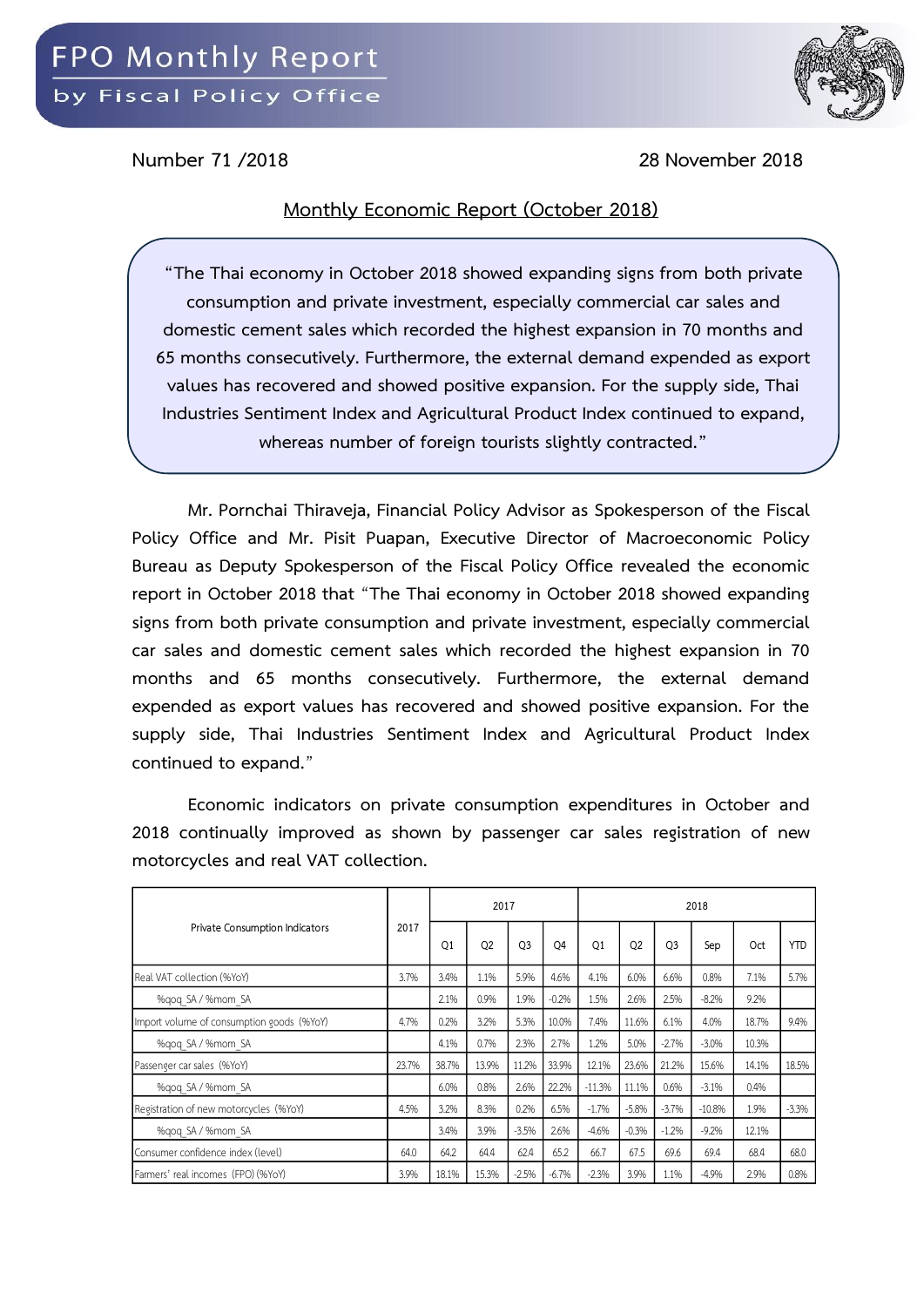**Economic indicators on private investment in October 2018 showed expanding sign in both investment in equipment and machinery sector and construction sector as reflected by commercial car sales and domestic cement sales which recorded the highest expansion in 70 months and 65 months consecutively.**

|                                          | 2017    |         | 2017           |                |                | 2018           |           |                |         |                 |            |  |
|------------------------------------------|---------|---------|----------------|----------------|----------------|----------------|-----------|----------------|---------|-----------------|------------|--|
| Private Investment Indicators            |         | Q1      | O <sub>2</sub> | O <sub>3</sub> | O <sub>4</sub> | O <sub>1</sub> | <b>O2</b> | O <sub>3</sub> | Sep     | 0 <sub>ct</sub> | <b>YTD</b> |  |
| Machinery and equipment sector           |         |         |                |                |                |                |           |                |         |                 |            |  |
| Import volume of capital goods (%YoY)    | 6.3%    | 1.2%    | 9.8%           | 8.4%           | 6.2%           | 8.9%           | 5.6%      | $-0.9%$        | $-6.9%$ | 0.3%            | 4.0%       |  |
| %gog SA / %mom SA                        |         | 1.4%    | 1.8%           | 3.3%           | $-0.6%$        | 3.9%           | $-0.8%$   | $-3.2%$        | $-4.6%$ | 0.6%            |            |  |
| Commercial car sales (%YoY)              | 7.5%    | 5.3%    | 2.2%           | 12.8%          | 9.5%           | 13.0%          | 28.2%     | 22.8%          | 13.5%   | 36.0%           | 22.5%      |  |
| %gog SA / %mom SA                        |         | $-4.6%$ | $-9.0%$        | 7.7%           | 17.0%          | $-1.6%$        | 3.3%      | 3.2%           | 4.2%    | 0.0%            |            |  |
| Construction sector                      |         |         |                |                |                |                |           |                |         |                 |            |  |
| Real estate tax collection (%YoY)        | $-0.9%$ | $-9.7%$ | $-8.4%$        | 12.3%          | 3.1%           | 14.8%          | 16.8%     | 14.9%          | 9.7%    | 14.9%           | 15.4%      |  |
| %gog SA / %mom SA                        |         | $-3.7%$ | 3.6%           | 7.4%           | $-4.1%$        | 7.6%           | 5.2%      | 6.0%           | $-4.7%$ | $-0.4%$         |            |  |
| Cement sales (%YoY)                      | 1.3%    | 0.5%    | $-1.6%$        | 3.5%           | 3.1%           | 1.6%           | 4.0%      | 8.8%           | 8.8%    | 13.8%           | 5.5%       |  |
| %gog SA / %mom SA                        |         | 2.6%    | $-2.9%$        | 0.7%           | 2.9%           | 0.8%           | $-0.3%$   | 5.4%           | 0.1%    | 1.2%            |            |  |
| Construction material price index (%YoY) | 1.9%    | 2.0%    | $-1.0%$        | 3.0%           | 3.6%           | 2.8%           | 3.6%      | 3.2%           | 1.5%    | 1.2%            | 3.0%       |  |

**For the fiscal sector, total government expenditure** in October 2018 was amounted at 468.3 billion baht and annual budgetary expenditure was disbursed at 447.8 billion baht as a result of current expenditure which was disbursed at 422.3 billion baht, capital expenditure which was disbursed at 25.5 billion baht, and carry-over budget which was disbursed at 20.5 billion baht

|                                                   |         |               | FY2019        |                          |               |         |          |             |
|---------------------------------------------------|---------|---------------|---------------|--------------------------|---------------|---------|----------|-------------|
| <b>Fiscal Sector Indicators</b><br>(Billion Baht) | FY2018  | Q1/<br>FY2018 | Q2/<br>FY2018 | Q <sub>3</sub><br>FY2018 | Q4/<br>FY2018 | FY2019  | Oct      | <b>FYTD</b> |
| Total Expenditure                                 | 2,890.5 | 967.5         | 630.7         | 738.4                    | 670.6         | 3,007.2 | 468.3    | 468.3       |
| (96YoY)                                           | 3.0%    | $-0.2%$       | $-0.9%$       | 13.3%                    | 5.9%          | 4.0%    | 9.3%     | 9.3%        |
| Annual Expenditure                                | 2,686.6 | 897.8         | 572.8         | 695.6                    | 625.9         | 2,792.1 | 447.8    | 447.8       |
| (96YoY)                                           | 4.2%    | 2.5%          | $-0.7%$       | 11.3%                    | 2.8%          | 3.9%    | 8.2%     | 8.2%        |
| Current Expenditure                               | 2,305.8 | 810.6         | 479.2         | 603.7                    | 518.3         | 2,411.8 | 422.3    | 422.3       |
| (96YoY)                                           | 4.1%    | 3.4%          | 0.3%          | 11.5%                    | 3.1%          | 4.6%    | 10.6%    | 10.6%       |
| Capital Expenditure                               | 380.8   | 87.2          | 93.6          | 91.9                     | 107.6         | 380.3   | 25.5     | 25.5        |
| (96YoY)                                           | 4.4%    | $-5.4%$       | $-5.2%$       | 10.0%                    | 1.3%          | $-0.1%$ | $-20.7%$ | $-20.7%$    |
| Carry-over budget (last year)                     | 204.0   | 69.7          | 57.9          | 42.8                     | 44.7          | 215.1   | 20.5     | 20.5        |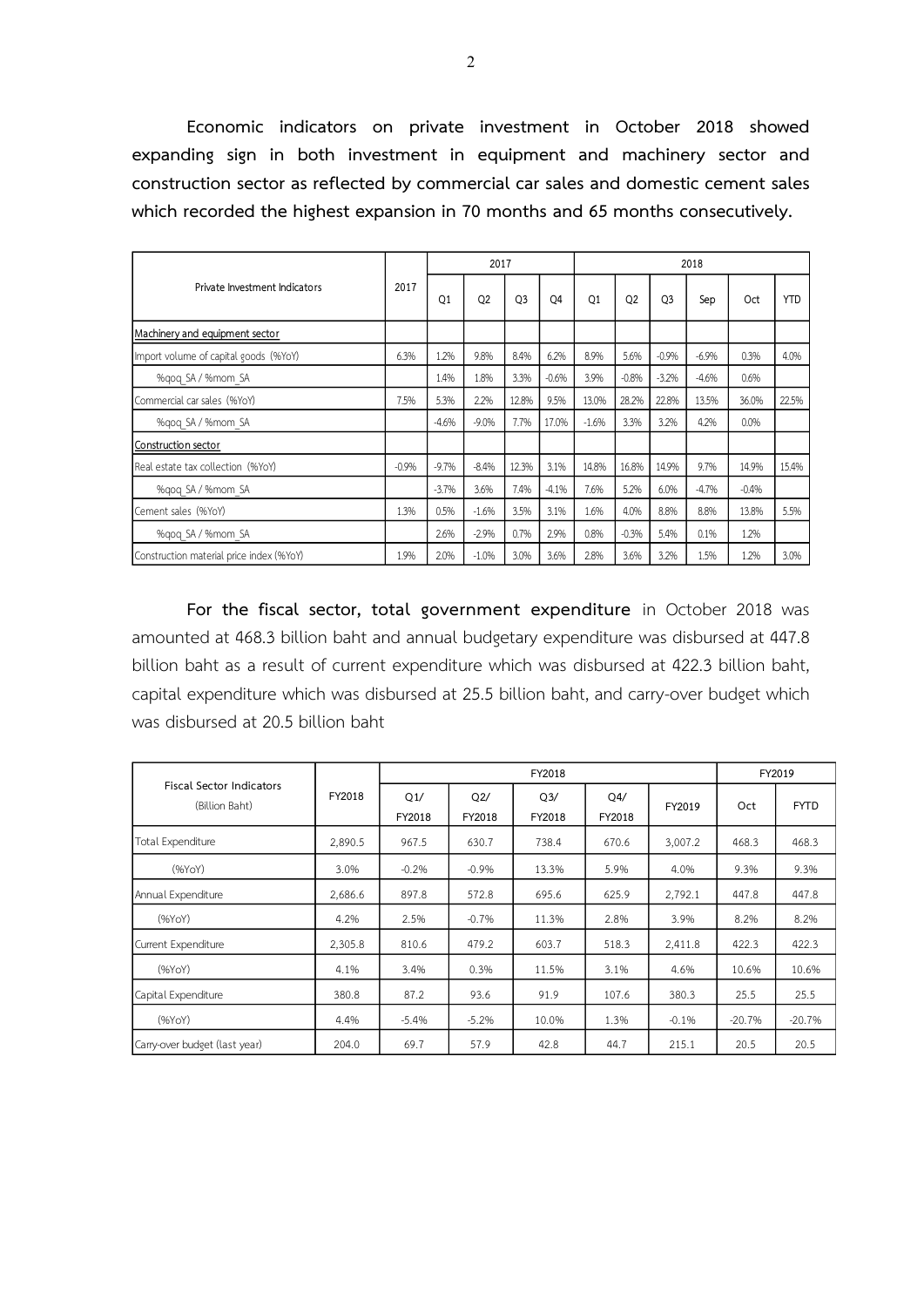**External demand as reflected by export values in October 2018 was 21.8 billion USD increased by 8.7 percent per year. Meanwhile, import values were 22.0 billion USD. As a result, trade balance in October 2018 showed a deficit of 280 million USD.**

| Main trading partners<br>(16 countries) | 2017    |          |                | 2017           |         |       |                |                |          |         |            |
|-----------------------------------------|---------|----------|----------------|----------------|---------|-------|----------------|----------------|----------|---------|------------|
| (Export shares 2016 >> 2017)            |         | Q1       | Q <sub>2</sub> | Q <sub>3</sub> | Q4      | Q1    | Q <sub>2</sub> | Q <sub>3</sub> | Sep      | Oct     | <b>YTD</b> |
| Exports to the world (%yoy)             | 9.9%    | 4.8%     | 10.7%          | 12.3%          | 11.6%   | 11.3% | 10.6%          | 3.0%           | $-5.2%$  | 8.7%    | 8.2%       |
| 1. China (11.0% >> 12.4%)               | 24.0%   | 37.0%    | 26.6%          | 22.0%          | 14.1%   | 0.3%  | 15.1%          | $-2.8%$        | $-14.1%$ | 3.0%    | 3.8%       |
| 2. U.S.A. (11.0% >> 11.2%)              | 8.5%    | 7.6%     | 7.2%           | 8.3%           | 10.7%   | 9.0%  | 6.6%           | 0.0%           | 1.2%     | 7.2%    | 5.2%       |
| 3. Japan (9.5% >> 9.4%)                 | 7.7%    | $-3.6%$  | 16.4%          | 10.4%          | 9.1%    | 24.9% | 11.2%          | 8.7%           | 0.2%     | 18.7%   | 15.2%      |
| 4. EU (9.3% >> 9.1%)                    | 8.1%    | 8.7%     | 5.5%           | 6.8%           | 11.3%   | 10.5% | 11.1%          | 2.5%           | 3.9%     | $-4.1%$ | 6.6%       |
| 5. Australia (5.6% >> 5.3%)             | 3.5%    | $-0.5%$  | $-2.0%$        | 0.3%           | 17.4%   | 13.8% | 10.3%          | $-3.3%$        | $-19.3%$ | $-2.0%$ | 5.5%       |
| 6. Hong Kong (5.3% >> 5.2%)             | 7.2%    | 5.9%     | 13.1%          | 7.7%           | 2.8%    | 1.7%  | 9.8%           | 2.7%           | $-7.0%$  | $-2.8%$ | 3.9%       |
| 7. Vietnam (4.4% >> 4.9%)               | 22.9%   | 23.4%    | 25.7%          | 25.8%          | 17.7%   | 18.6% | 6.5%           | 13.1%          | 6.5%     | 15.1%   | 12.8%      |
| 8. Malaysia (4.5% >> 4.4%)              | 7.4%    | $-3.7%$  | 7.4%           | 10.0%          | 16.5%   | 15.5% | 12.0%          | 19.3%          | 0.5%     | 6.1%    | 14.6%      |
| 9. Middle East (4.2% >> 3.8%)           | $-1.8%$ | $-19.9%$ | 4.6%           | 5.0%           | 7.1%    | 10.7% | $-10.4%$       | $-5.4%$        | $-0.5%$  | $-7.4%$ | $-2.6%$    |
| 10. Indonesia (3.8% >> 3.7%)            | 8.2%    | $-7.7%$  | 21.4%          | 2.6%           | 20.2%   | 18.3% | 7.8%           | 17.5%          | 11.3%    | 24.9%   | 15.4%      |
| 11. Singapore (3.8% >> 3.5%)            | 0.8%    | $-20.2%$ | 34.2%          | $-0.1%$        | $-1.9%$ | 12.1% | $-7.6%$        | 24.9%          | $-6.5%$  | 72.8%   | 14.5%      |
| 12. Philippines (3.0% >> 2.9%)          | 8.6%    | 0.6%     | 6.2%           | 8.6%           | 18.8%   | 14.0% | 22.9%          | 23.3%          | $-3.0%$  | 4.2%    | 18.3%      |
| 13. Africa (2.9% >> 2.9%)               | 10.9%   | 0.3%     | 3.3%           | 19.7%          | 20.3%   | 20.7% | 18.3%          | 4.1%           | 17.3%    | 8.3%    | 13.2%      |
| 14. India (2.4% >> 2.7%)                | 25.7%   | 17.7%    | 13.0%          | 27.4%          | 46.3%   | 31.6% | 27.0%          | 13.8%          | 3.8%     | 12.0%   | 22.6%      |
| 15. South Korea (1.9% >> 2.0%)          | 14.4%   | 23.2%    | 24.1%          | 11.8%          | 0.7%    | 5.1%  | 10.7%          | 2.1%           | 9.0%     | 14.3%   | 6.7%       |
| 16. Taiwan (1.6% >> 1.7%)               | 19.0%   | 16.4%    | 22.7%          | 24.9%          | 11.9%   | 11.0% | 0.0%           | $-11.2%$       | $-17.5%$ | $-4.5%$ | $-1.0%$    |
| PS.ASEAN-9 (25.4% >> 25.2%)             | 8.9%    | 0.4%     | 14.9%          | 9.6%           | 11.2%   | 14.8% | 12.4%          | 22.3%          | 7.9%     | 21.8%   | 17.1%      |
| PS.ASEAN-5 (15.1% >> 14.6%)             | 6.1%    | $-8.5%$  | 17.1%          | 5.2%           | 13.2%   | 15.2% | 7.6%           | 21.0%          | 0.9%     | 24.4%   | 15.5%      |
| PS.Indochina-4 (10.3% >><br>10.6%)      | 12.9%   | 15.6%    | 11.7%          | 16.3%          | 8.9%    | 14.3% | 19.6%          | 24.2%          | 17.5%    | 18.2%   | 19.3%      |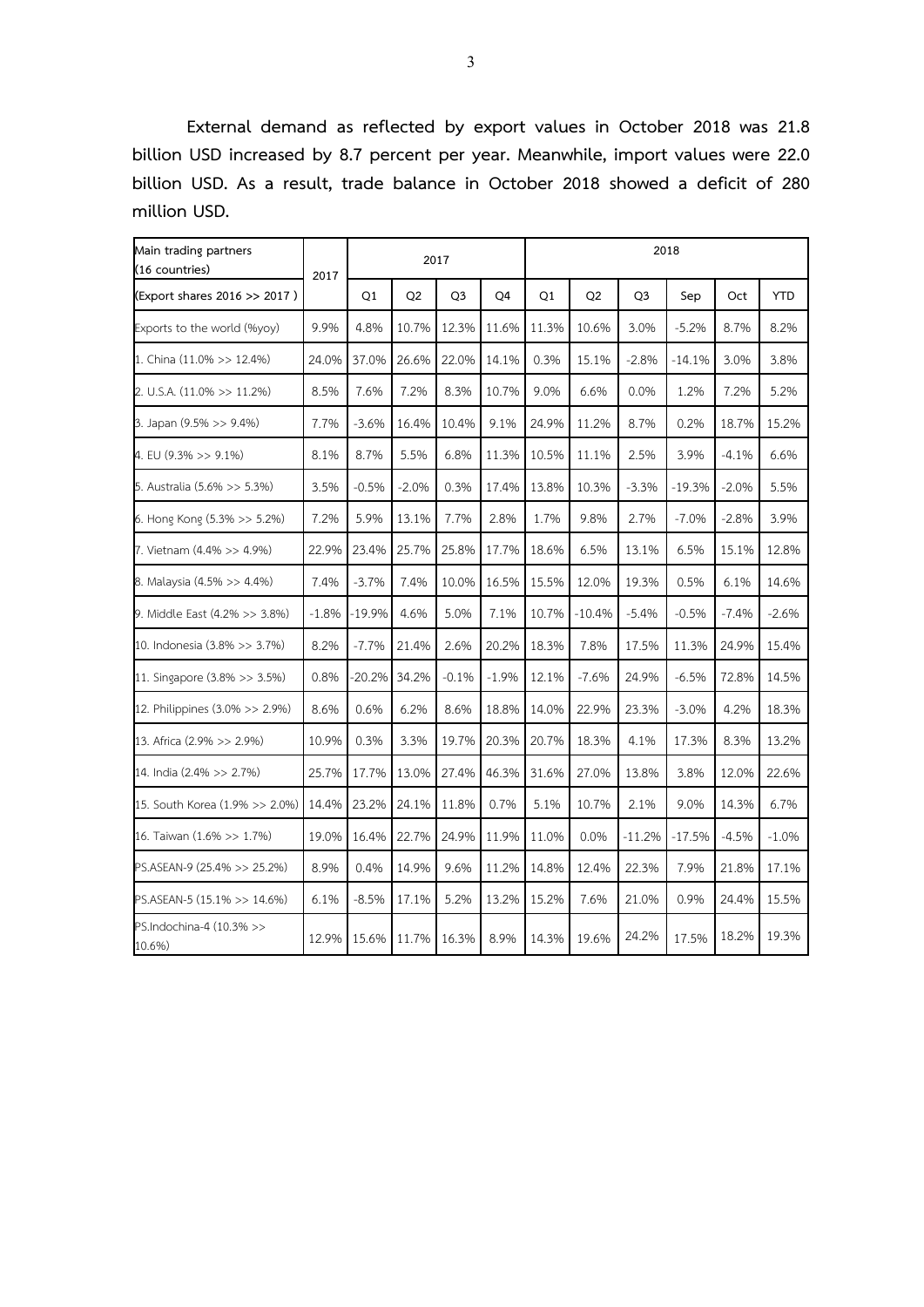**Supply-side indicators were supported by Thai Industries Sentiment Index (TISI) and Agricultural Product Index (API) which continued to expand. Meanwhile, number of foreign tourists slightly contracted**

| Supply Side Indicators                         |      |                | 2017           |                |                | 2018           |         |         |      |         |            |  |
|------------------------------------------------|------|----------------|----------------|----------------|----------------|----------------|---------|---------|------|---------|------------|--|
|                                                | 2017 | Q <sub>1</sub> | Q <sub>2</sub> | O <sub>3</sub> | O <sub>4</sub> | O <sub>1</sub> | Q2      | O3      | Sep  | Oct     | <b>YTD</b> |  |
| Agricultural Production Index (%YoY) /6        | 6.8% | 7.4%           | 17.0%          | 11.4%          | $-0.4%$        | 11.8%          | 11.6%   | 5.9%    | 2.2% | 4.2%    | 9.3%       |  |
| Thai Industries Sentiment Index (TISI) (level) | 86.3 | 87.0           | 85.5           | 85.2           | 87.3           | 90.5           | 90.3    | 92.4    | 91.5 | 92.6    | 91.2       |  |
| Number of Inbound Foreign Tourists (%YoY)      | 9.2% | 2.0%           | 9.0%           | 7.7%           | 19.5%          | 15.5%          | 8.4%    | 1.9%    | 2.1% | $-0.5%$ | 7.8%       |  |
| %gog SA / %mom SA                              |      | 9.8%           | 6.0%           | 3.3%           | 0.2%           | 5.1%           | $-0.4%$ | $-2.8%$ | 0.4% | $-0.1%$ |            |  |

**Internal economic stability remained favourable and external economic stability remained robust.**

|                                                            | 2017  |                | 2017           |                |                | 2018           |                |                |       |       |            |  |
|------------------------------------------------------------|-------|----------------|----------------|----------------|----------------|----------------|----------------|----------------|-------|-------|------------|--|
| Macroeconomic stability indicators                         |       | O <sub>1</sub> | O <sub>2</sub> | O <sub>3</sub> | O <sub>4</sub> | O <sub>1</sub> | O <sub>2</sub> | O <sub>3</sub> | Sep   | Oct   | <b>YTD</b> |  |
| Internal Stability                                         |       |                |                |                |                |                |                |                |       |       |            |  |
| Unemployment rate (%)                                      | 1.2%  | 1.2%           | 1.2%           | 1.2%           | 1.1%           | 1.3%           | 1.1%           | 1.0%           | 1.0%  | 1.0%  | 1.1%       |  |
| Producer price index (%YoY)                                | 0.7%  | 3.2%           | 0.1%           | $-0.5%$        | 0.0%           | $-1.5%$        | 0.6%           | 1.7%           | 1.3%  | 1.7%  | 0.4%       |  |
| Headline inflation (%YoY)                                  | 0.7%  | 1.3%           | 0.1%           | 0.4%           | 0.9%           | 0.6%           | 1.3%           | 1.5%           | 1.3%  | 1.2%  | 1.1%       |  |
| Core inflation (%YoY)                                      | 0.6%  | 0.7%           | 0.5%           | 0.5%           | 0.6%           | 0.6%           | 0.8%           | 0.8%           | 0.8%  | 0.7%  | 0.7%       |  |
| Public debt (% of GDP)                                     | 41.2% | 41.7%          | 41.3%          | 41.9%          | 41.2%          | 41.2%          | 41.0%          | 41.7%          | 41.7% | N/A   | 41.7%      |  |
| <b>External Stability</b>                                  |       |                |                |                |                |                |                |                |       |       |            |  |
| Current Account Balance (Billion USD)                      | 47.9  | 15.0           | 7.8            | 13.8           | 11.3           | 15.0           | 6.5            | 4.3            | 2.4   | N/A   | 25.7       |  |
| International Reserves Position (Billion USD)              | 202.6 | 180.9          | 185.6          | 199.3          | 202.6          | 215.6          | 206.8          | 204.5          | 204.5 | 201.8 | 201.8      |  |
| Net Forward (Billion USD)                                  | 36.7  | 26.6           | 31.3           | 31.2           | 36.7           | 35.8           | 33.0           | 31.9           | 31.9  | 32.6  | 32.6       |  |
| International reserves to short term external debt (times) | 2.9   | 3.2            | 3.3            | 3.1            | 2.9            | 3.2            | 3.1            | 3.1            | 3.1   | N/A   | 3.1        |  |